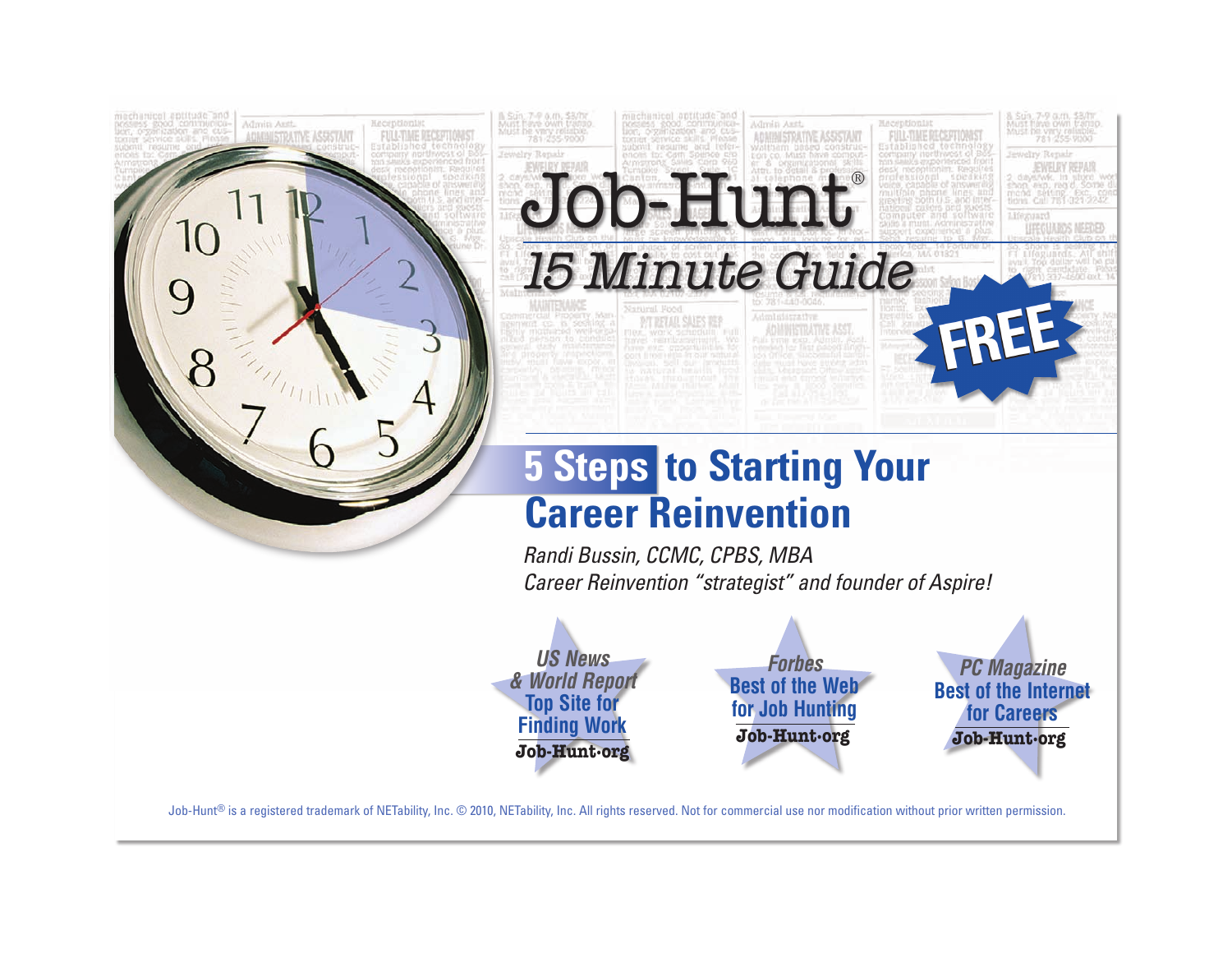# **5 Steps to Starting Your Career Reinvention**

- Are you feeling burned out at your current job?
- Are you dissatisfied with many aspects of your current role?
- Are you seeking more passion and excitement in your career?
- Are you looking for a new career that better fits your lifestyle and family needs?

If you find yourself asking these questions more frequently, perhaps it is time for you to think about a potential career change or career reinvention. Career reinvention can be a long and scary process, with lots of ups and downs. In this e-book, I have mapped out 10 steps you can take to help you get on your new path more quickly.

# **Step One: Assessment of Career Likes and Dislikes**

Perhaps the biggest impetus to career change is DISSATISFACTION. Many people change careers because they dislike

their job, their boss, their company, or the industry in which they work. They are seeking a career change as a way to make their life more satisfying.

Whatever the reason is for you, you need to take a step back and think about your career likes and dislikes, otherwise, you might just grab any opportunity to take you out of your misery. Often identifying what you dislike is easier than achieving clarity on the direction in which you want to head. So grab a piece of paper and write down everything you do NOT like about your current role, company, or industry. And then do the same thing for the previous two roles you have had. You can use the following questions to guide your thinking.

# **Career Dislikes**

- What aspects of your role(s) do you dislike?
- Are your dissatisfactions related to the company culture or industry culture in which you work?
- Do you dislike interacting with certain constituent groups (sales, vendors, customers)?
- Do you dislike your commute?
- Do you dislike the company's products or services?
- Are the compensation/rewards/benefits in line with your expectations, or are these a source of dissatisfaction?



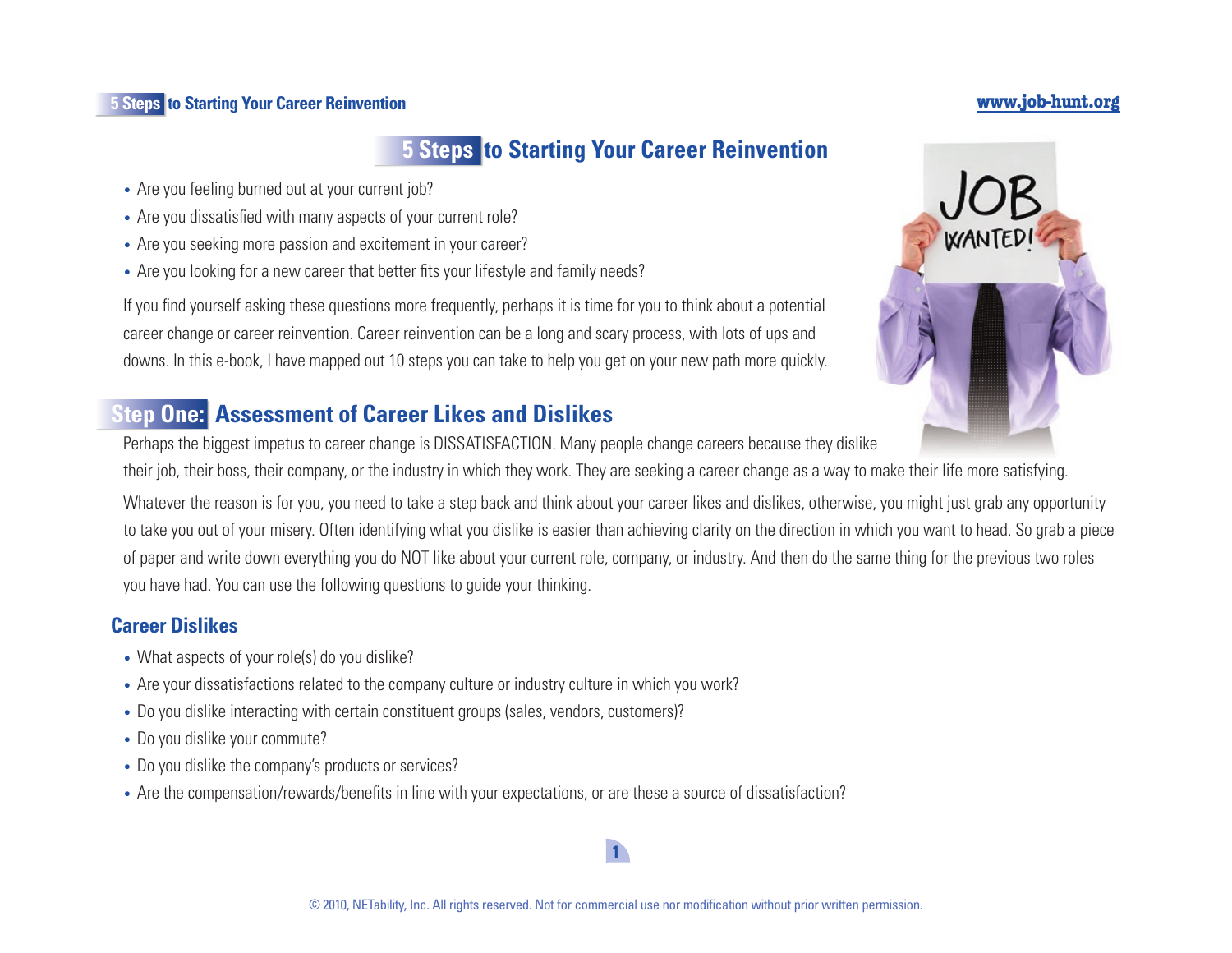Next, start to think about what you do enjoy about your current job and your previous two roles. There must be some things you enjoy or like, or you would have left earlier. Jot down the following:

## **Career Likes**

- What tasks do you enjoy performing at work?
- What parts of your current job would you want to continue doing even if you were not getting paid?
- Did you work on any special projects that you found particularly appealing?
- What other roles within the company do you find yourself drawn to?
- What other industries are you excited about?
- How do you like to spend your time when you are not working?

As you think about your career likes and dislikes, you might want to consider completing the following grid for your current, or most recent job, and up to two previous jobs.

# **Career LIKES and DISLIKES**

#### **[current job and up to 2 previous jobs]**

| <b>Career DISLIKES</b> | <b>Career LIKES</b> |
|------------------------|---------------------|
|                        |                     |
|                        |                     |
|                        |                     |
|                        |                     |
|                        |                     |
|                        |                     |
|                        |                     |
|                        |                     |
|                        |                     |

Once you have finished this exercise, look back over your notes and see if you can detect any trends or patterns.

#### © 2010, NETability, Inc. All rights reserved. Not for commercial use nor modification without prior written permission.

 $2<sup>2</sup>$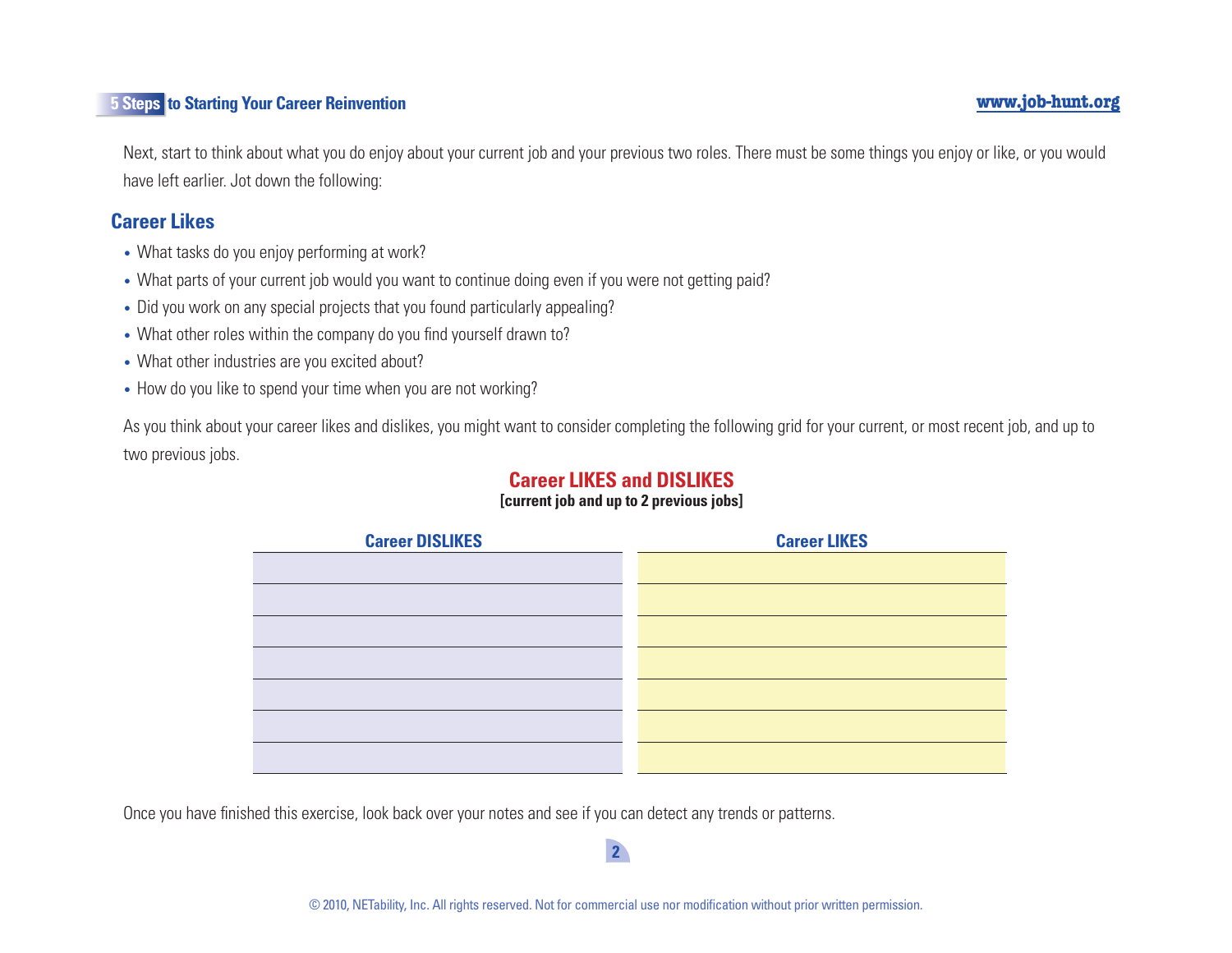# **Step Two: Separate Your "Motivated Skills" from Your "Burnout Skills"**

It is important to make a distinction between the skills you are good at and those you are good at AND enjoy.

**Motivated Skills.** The skills you are good at and enjoy doing. They typically lead to career satisfaction and should be central to your focus in career transition. **Burnout Skills.** The skills you are, or may be, good at doing, but you absolutely HATE using them. Work using these skills should be avoided in the future. For example, perhaps you went to school and studied finance and accounting and, in the past, you loved using numbers and analyzing data in your daily work. However, at the present time, you may find that even though you are very good with numbers and quantitative analysis, you absolutely HATE the work. So, for your upcoming transition, think about:

> **What skills am I good at, or relatively good at? AND What skills do I enjoy using?**

Continue your analysis of your current role(s), above, and ask yourself these additional questions:

- In your past roles, what activities/skills have you enjoyed the most?
- Which skills did you like the least?
- Which activities, when you do them, stress you out or depress you?
- Do you prefer to use a few skill areas and specialize?
- Do you like to use a broad variety of skills and be more of a generalist?
- What strengths do you bring to the workplace?

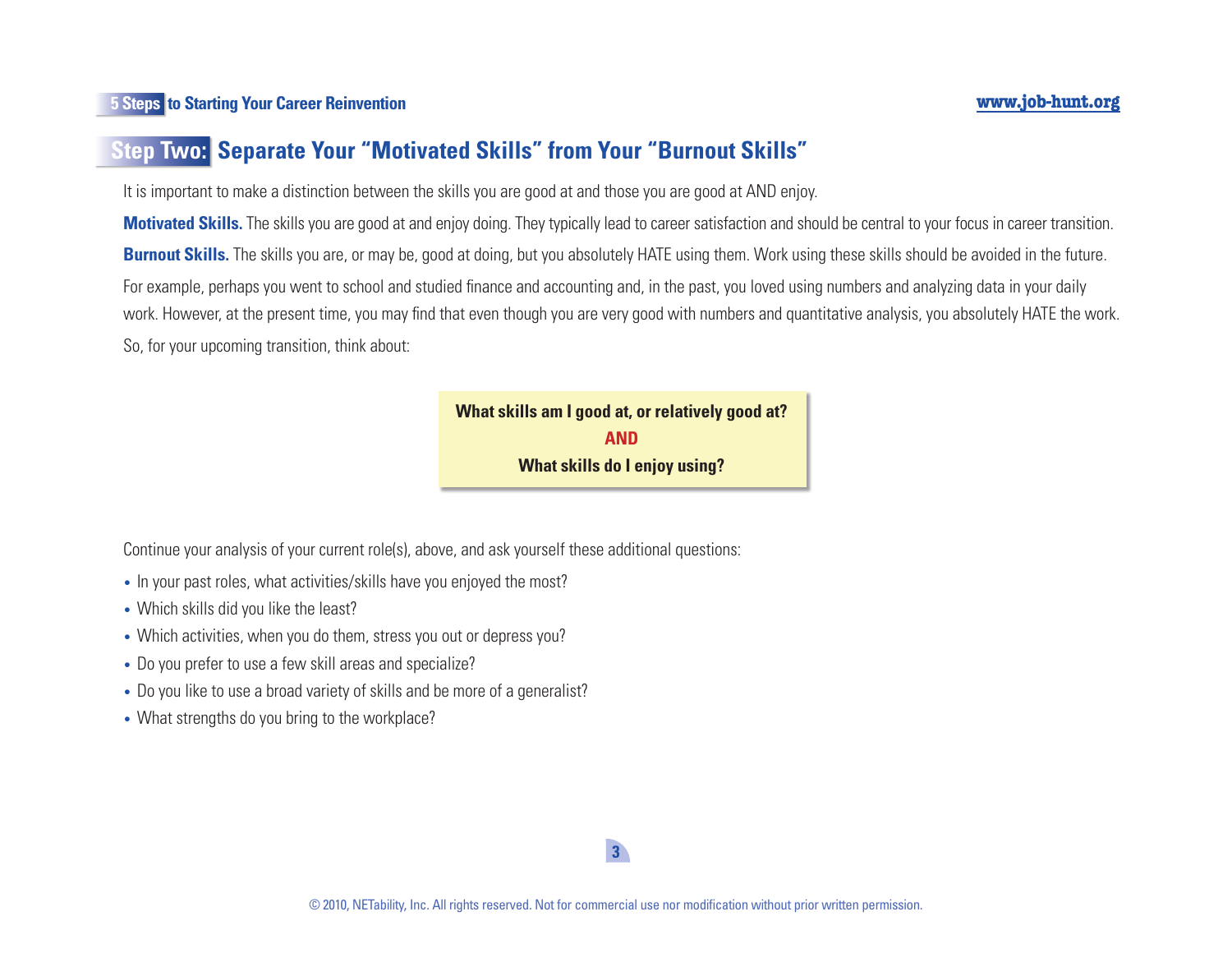As you are doing this exercise, do not worry too much if you enjoy using a skill, but are less proficient at it. You can always take professional development courses or get additional training and improve your level of proficiency in that area.

Feel free to use to use the following table and example to guide your thinking and note taking:

|                                   | <b>VERY PROFICIENT At The Skill</b>                                                         | <b>LESS PROFICIENT At The Skill</b>                                                                           |
|-----------------------------------|---------------------------------------------------------------------------------------------|---------------------------------------------------------------------------------------------------------------|
| <b>LOVE Using These Skills</b>    | • Writing<br>$\bullet$ Editing<br>• Researching Online<br>(THESE ARE THE MOTIVATED SKILLS)  | • Organizing<br>• Planning Events<br><b>THESE SKILLS ARE POTENTIAL AREAS</b><br><b>FOR CAREER DEVELOPMENT</b> |
| <b>DISLIKE Using These Skills</b> | • Working with numbers<br>• Negotiating<br>• Strategizing<br>(THESE ARE THE BURNOUT SKILLS) | • Public speaking<br>• Leading others                                                                         |

Skills. For examples of many different skills, check out the O\*Net Skills Search. O\*Net is sponsored by the U.S. Department of Labor. You probably have many you haven't thought of yet. Link: <http://online.onetcenter.org/skills>/

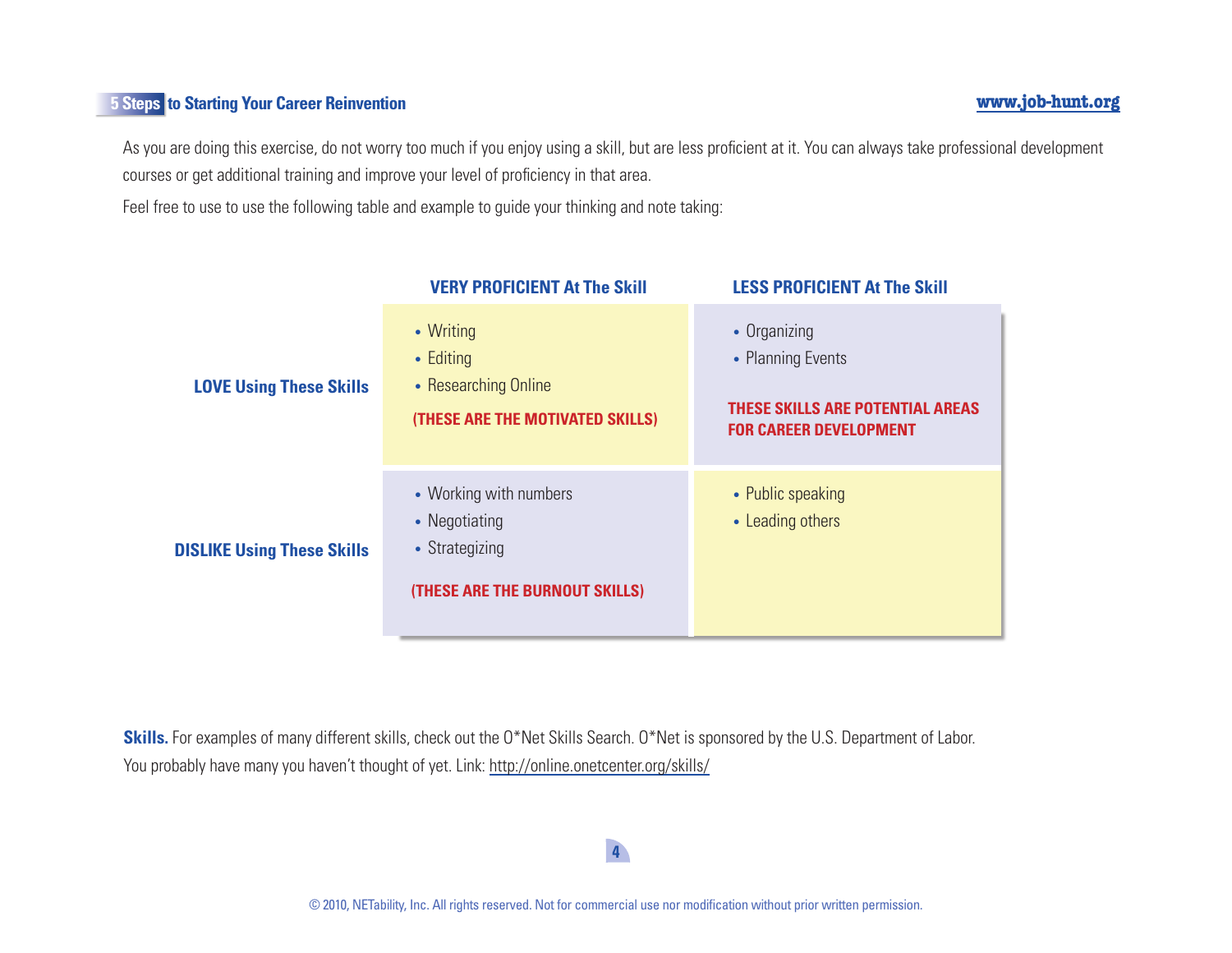# **Step Three: Assess Your Interests or Passions**

Finding things you are interested in and passionate about most likely will lead to career enjoyment. Reflect on your past and the things you have enjoyed. Use the following list of questions to jot down your ideas. After you jot them down, go back and look for themes. Ask a trusted friend to review your writing and ask them to highlight the themes and patterns they saw, and then compare notes.

- Do you enjoy working with people, data, or things? If you enjoy working with people, what type of person energizes you?
- Are you more of a thinker or do you prefer creative expression?
- Do you like to build organizations? Are you more of a doer or individual contributor?
- Are there any particular industries that attract you?
- What do you love to do in your free time?
- If you look back to your school years, what were the classes or specific subjects that you enjoyed the most and that inspired you to learn more? These do not need to be the classes in which you received the highest grade!
- If you could go back to school to study a new field, what classes or topics are of interest to you?
- If you could do any job in your life, what would you choose? Forget about roadblocks, such as: I don't have the training; or I need more money. Just jot down three to five careers you would enjoy doing.
- Examine your lifelong interests. Is there an activity or a cause you have been involved in or with on a personal level?
- Are there areas where your friends and family perceive you as an expert?
- What are the subject areas you most enjoy reading about? When you go to a bookstore, what types of books and magazines do you gravitate toward?

# $5<sup>1</sup>$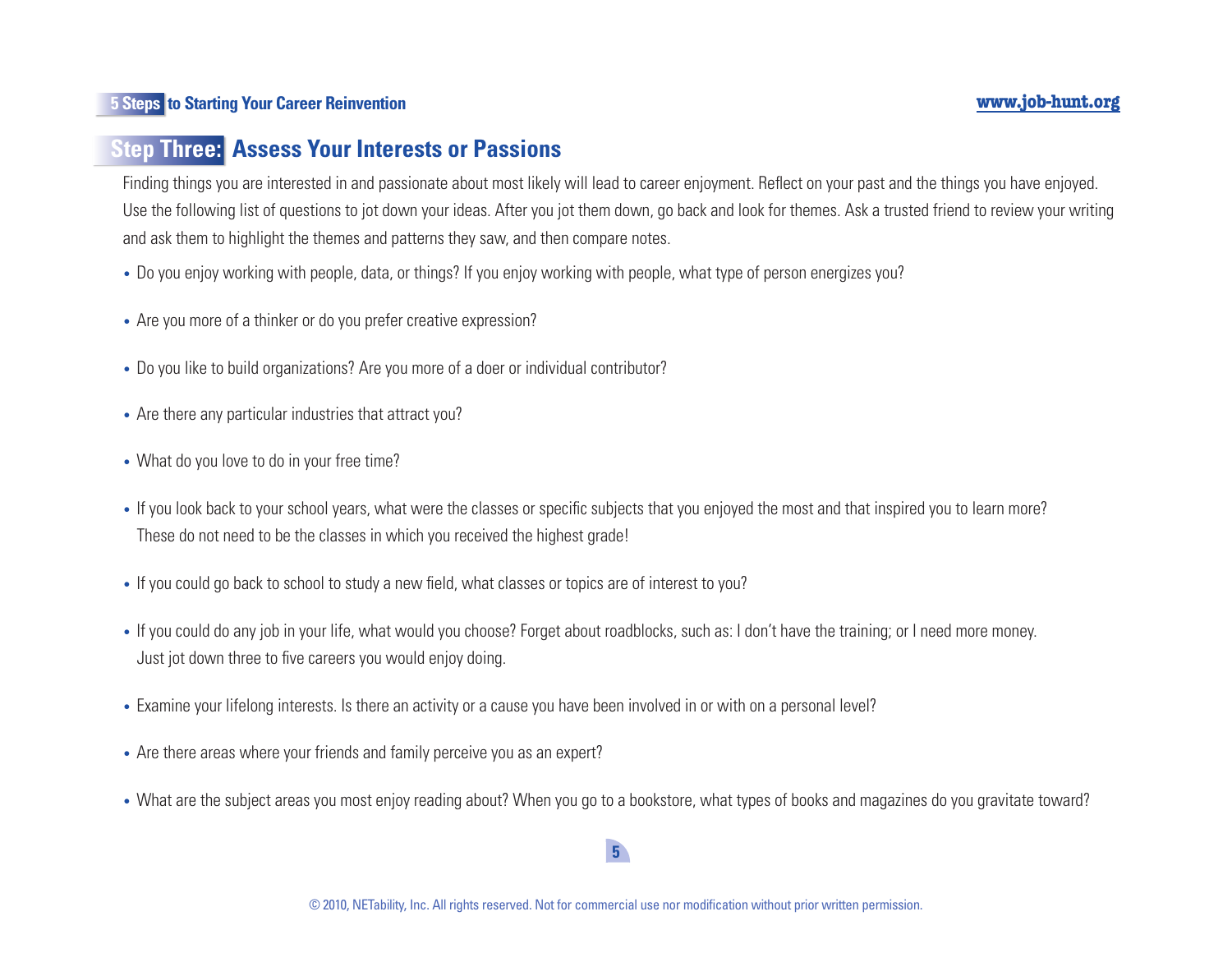# **Step Four: Assess Your Values (The rewards you want to get from your work)**

Understanding your values is probably the most important of the assessment parameters. Why? Because values touch the core of who we are, why we work, and what we hope to get out of our work. And, if there is a mismatch between your values and those of the organization for which you work, this mostly likely will lead to career dissatisfaction.

Here are some questions to ponder:

What is important to you in your life and career?

- This could include achievement, work-life balance, high salary, giving back to the community, time for hobbies, etc.
- What motivates you and is important to you?

Next, try to rank order the list of values or rewards and see which ones come out on top. Think about whether these values are currently being met in your current role. If they are not, is this a major source of dissatisfaction for you?

# **Step Five: Assess Your Finances**

Career change can require additional expenditures for professional development, joining professional associations, technical equipment, résumé development, and a myriad of other items. Add to that, the worry about not knowing where you are heading, what type of salary you can make, and when you actually will land a job and start collecting a paycheck. Here are a few things to do to help you prepare for the financial effects of this time of transition:

**Know what you're getting into:** Find out how much you could make in your new career by checking [www.salary.com,](http://www.salary.com) [www.salaryexpert.com,](http://www.salaryexpert.com) and [www.payscale.com](http://www.payscale.com). View the salary data from these sites as "guidelines" which may – or may not – reflect what you will be paid now or in the future. The salary someone is paid is dependent on *many* things, including their boldness, accomplishments, location, and education, as well as their employers' compensation strategy (or lack, thereof). And, talk to professionals in your desired occupation to determine salary levels and opportunities for advancement.

**Make a realistic budget:** Start tracking your current expenses, and determine where you could tighten your belt. Then, start working at accumulating a three- to six-month cash cushion. Consider setting aside additional funds in case your reinvention period takes longer than expected. Taking on extra work (overtime, part-time job) could help you build up your savings.

# **My List of Values**  *(rank in order)* **1. 2. 3. 4.**

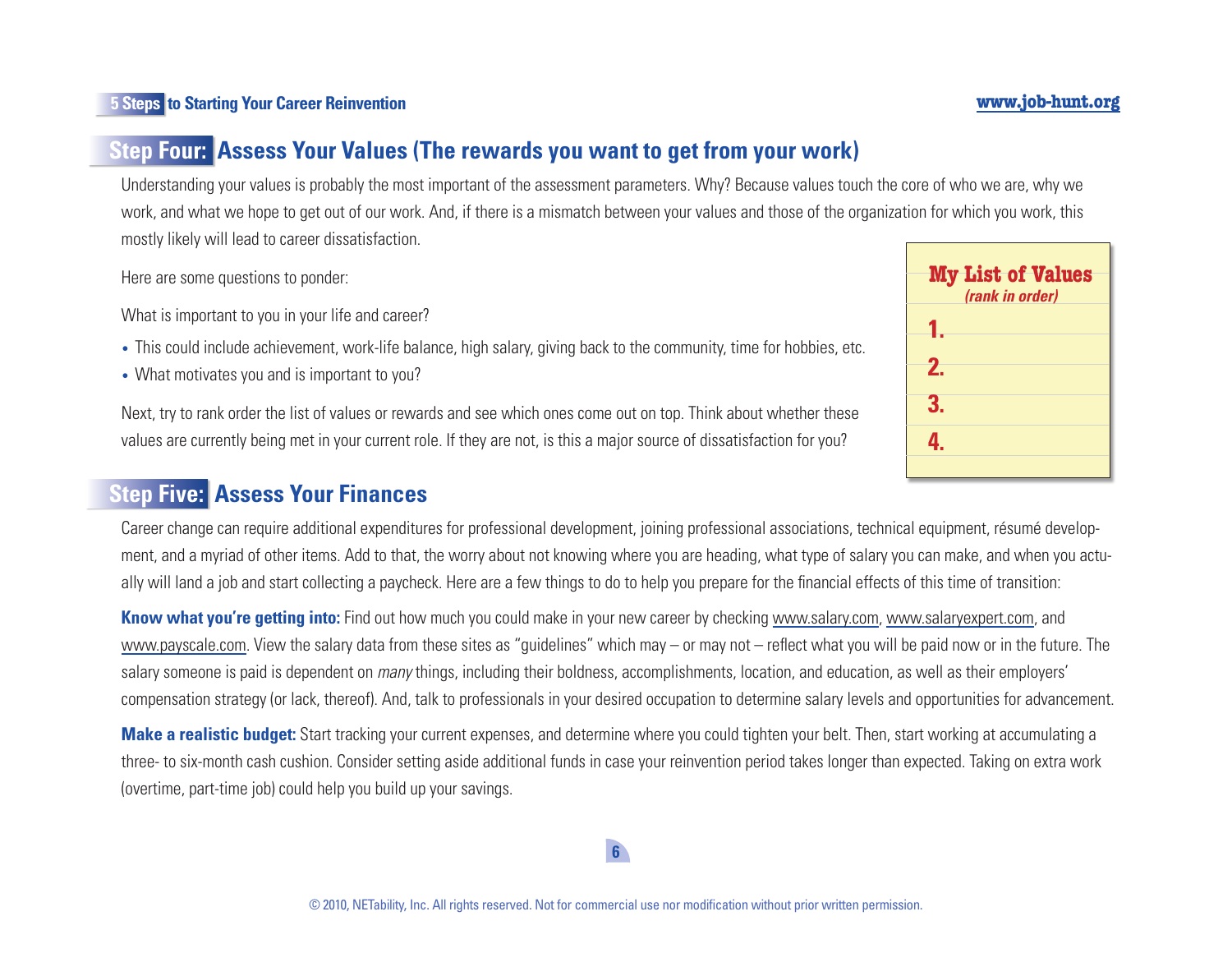#### **5** Steps to Starting Your Career Reinvention **by Steps in the Steps of Steps in the Starting Your Career Reinvention**



**Plan for training expenses:** Estimate how much you'll need to spend for training and professional development. Ask those in your target field how much they spent on training, and research professional associations in your new field to determine how much they charge for training and certificate programs.

> Don't overlook additional expenses: Membership in professional associations, attending professional conferences, and technology equipment and training all are potential extra expenses that you must plan for, as they can be essential for transitioning to that new occupation. And, make sure you haven't forgotten to plan for medical expenses that can be costly if you are between careers and coverage.

Take some extra credit: Consider obtaining a line of credit while you are employed in your present job and have steady income. This might help relieve some stress and will help you feel more comfortable knowing that you have emergency funds available.